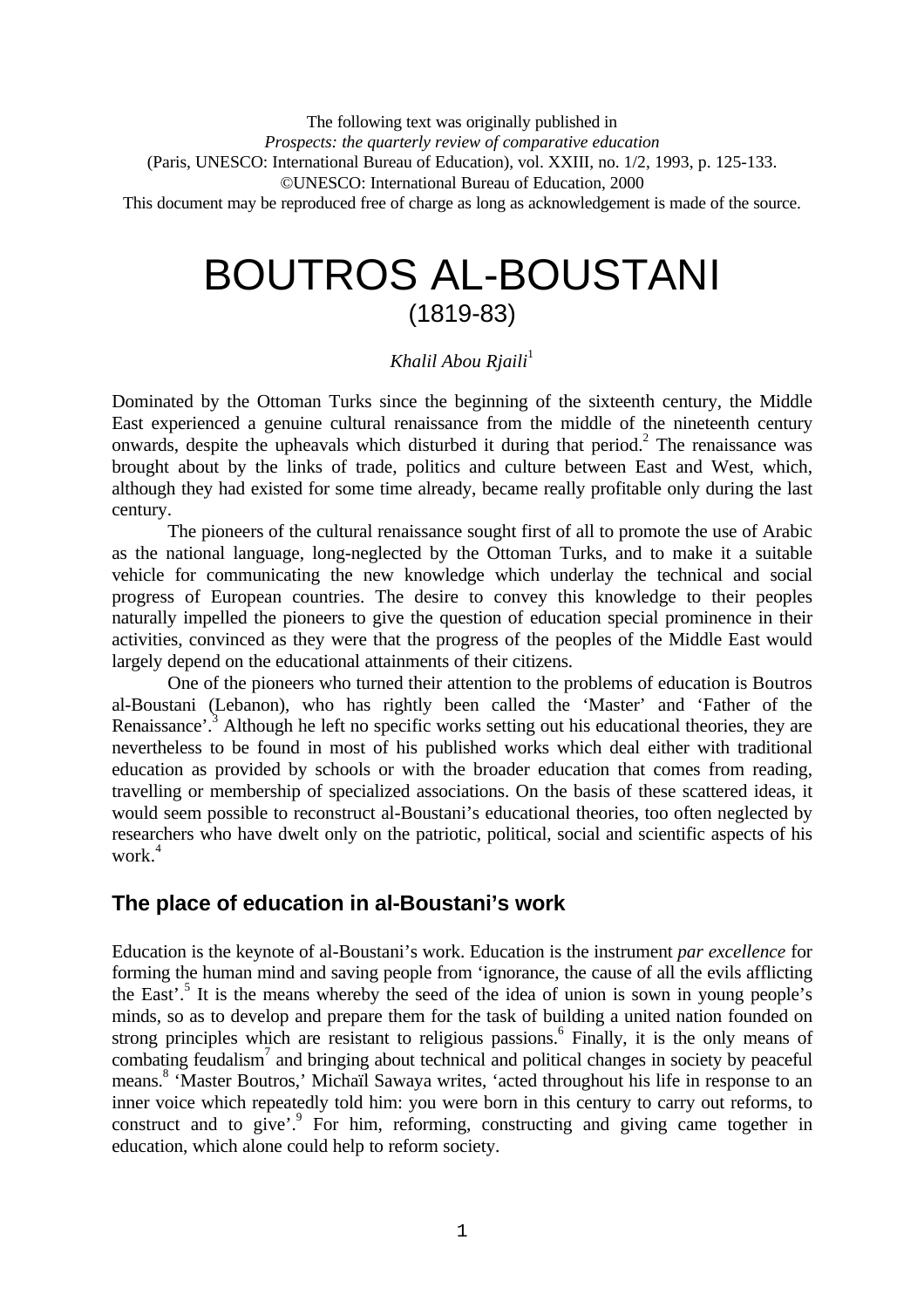## **The source of al-Boustani's educational theories**

It is impossible to arrive at any exact idea of a thinker's ideas without some knowledge of the social, political and cultural context in which he or she lived and wrote. We therefore think it useful, before going on to analyze al-Boustani's educational ideas, to recall the fact that the nineteenth century was a time of much agitation in the Middle East which shook the existing social, political, cultural and economic structures to their foundations.

Al-Boustani asked himself this question: Why do the citizens of one and the same country, 'who drink the same water, breathe the same air and speak the same language, kill and destroy one another?'.<sup>10</sup> In his opinion, the cause of all these evils was ignorance, the source of discord and religious fanaticism, which made the citizens of a country 'easy playthings' in the hands of foreigners who sought to divide the nation so as insidiously to rule it.<sup>11</sup> Hence the need to educate the citizens in order to put an end to discord and found a nation whose strength lay precisely in its unity.<sup>12</sup>

Al-Boustani's educational theories are, then, the result of profound thinking about the general situation of the country, and they rest on a conception of what constitutes a nation or a society which he augmented and developed throughout his life.

He taught that human beings are social creatures who cannot live in isolation since they need other people in order to survive. People who live together in a community seek to form a government in order to ward off external and internal dangers. The government is elected by the people and must place itself at their service. The government draws its strength from the 'spirit of the age', i.e. the corpus of principles which direct the course of nations and which take their origin in the work of scholars, thinkers and national leaders. How is the government to interpret 'the spirit of the age'? This is a task for scholars, thinkers and the people at large. However, if the people are to carry out this task, on which their lives and prosperity depend, they must be educated.<sup>13</sup>

These views were the starting-point for all al-Boustani's work on social and national questions. He thought that the ultimate human aim was to found a nation. If the nation were to live and thrive, people must be 'enlightened' about all the principles which made a nation strong and worthy of respect, and this could not be achieved without education, which, as we have seen, is an integral part of al-Boustani's social philosophy.

## **al-Boustani's educational theories**

In setting out his ideas, al-Boustani used not one, but several terms, depending on circumstances or the different shades of meaning that he wished to express. For example, when he spoke of people's education in general, he employed the term *Ta'alim*, which means 'teaching',<sup>14</sup> but when he addressed himself to the nation to exhort it to widen its field of knowledge, he employed either the term *Tahsil al-'Ulum* (the learning of knowledge) or the term *Tatqif* (culture). And when addressing the élite, he often employed the expression *Nashr al-ma'arif* (to spread knowledge). <sup>15</sup> However, in all these terms or expressions, which he employed on different occasions, the essence of his meaning was one and the same: to educate the citizen. The term *Tarbiyya*, which means 'education' or 'upbringing', is used by al-Boustani to refer exclusively to the activity exercised by parents in bringing up their children in the family.<sup>16</sup> So we find that the terminology in which these pedagogical ideas are expressed is somewhat different from that which is current nowadays.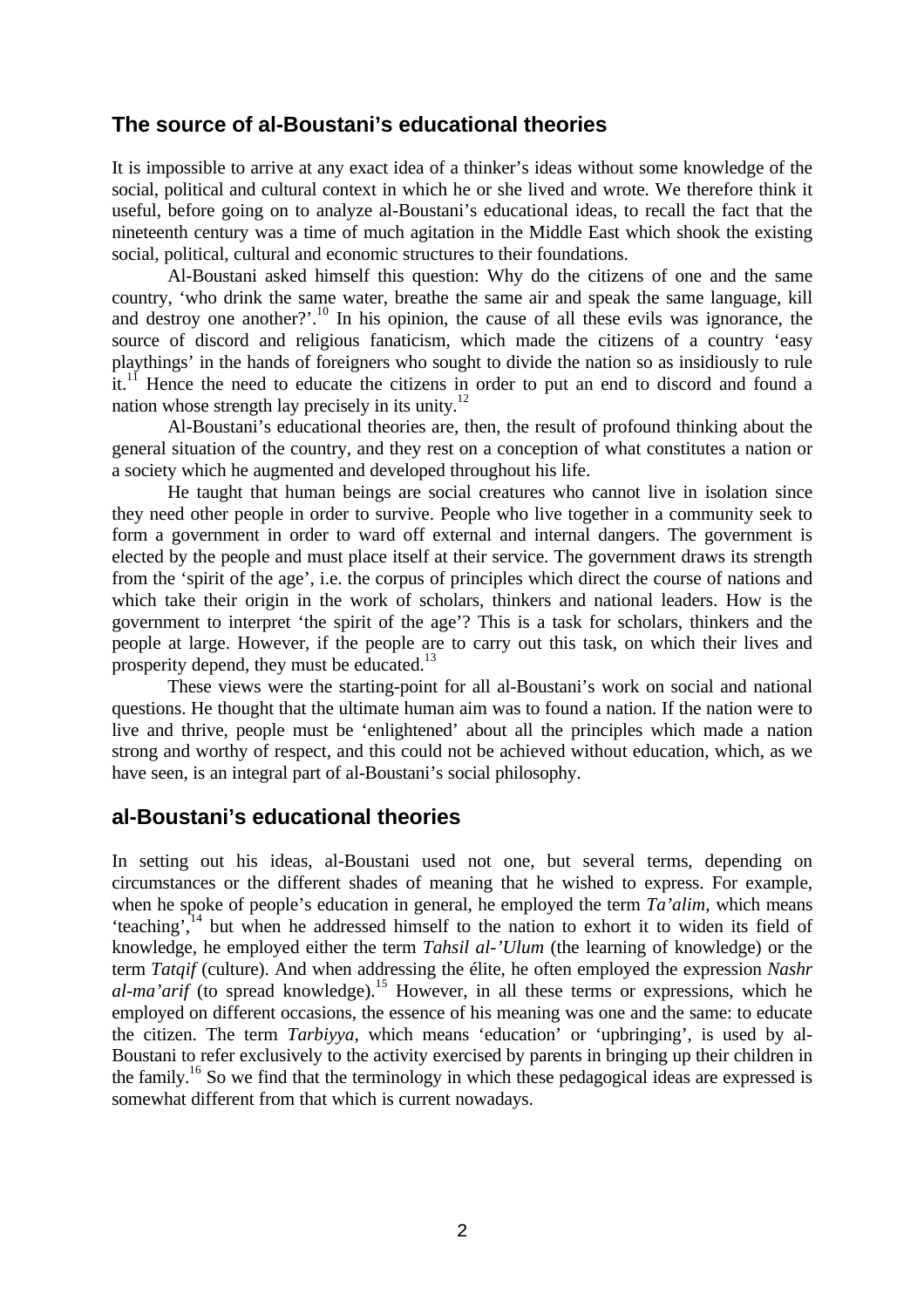## **The need for education**

Education is a human necessity, since 'any human being, as soon as he comes into the world, is entirely in the hands of other people. That being cannot provide for his own needs or understand what is happening around him without the help of other people. He is totally unable by himself to discern what is beneficial to him and what is harmful. If, at this stage, the human being is left to his or her own devices he will inevitably perish, since he has as yet insufficient physical strength to withstand the difficulties of life, and his intellectual capacities are still in darkness and unable to guide his steps.<sup>17</sup>

He is concerned here, in other words, with the socialization of the child. However, such socialization can be achieved only by and within society itself. Thus, al-Boustani wholly rejects the possibility that a human being might attain knowledge by its own efforts, without the help of society, as has been taught by the Andalusian philosopher Ibn Tofayl in the twelfth century, in his philosophical tale *Hayy ben Yaqzan*. 18

## **Learning**

According to al-Boustani, the human being acquires knowledge gradually through imitation, experience and judgement. We acquire knowledge of the material world through our senses and our intellect, establish relationships between objects perceived by our senses and form concepts. Life in society teaches us about the customs of social life so that we can learn to conform to them. This learning process takes place under the supervision of society and through the personal effort that each human being makes in order to succeed in it. The predisposition to learn is not the same for all people: some are very quick to learn, whole others are less so. What is the reason for this difference? It arises first of all from the particular make-up of the individual, whereby some are more disposed than others to acquire knowledge; it is also a consequence of the climate: some peoples are more gifted for the acquisition of knowledge than others; finally, it is to be explained by the socio-economic environment in which the person lives, so that children from a cultured background learn more easily than children from a disadvantaged background.

## **The conditions for learning**

Certain conditions must be fulfilled if the process of learning is to achieve the results expected by society.

The first condition is that there must be both individual and social motivation. If there is no motivation, it is difficult for the human being to learn, since his or her intellectual capacities remain dormant. Human intelligence is prepared to exert itself only if the end that it pursues is likely to provide greater pleasure than the effort required. It is, therefore, motivation that must guide any kind of learning.

Second to motivation is the personal effort needed to acquire knowledge. Nothing can be achieved in life without sacrifice, and the acquisition of knowledge calls for the renunciation of any action that may stand in the way of acquiring it. In al-Boustani's opinion, while knowledge and vice cannot be reconciled, knowledge and virtue are complementary, in that virtue is a necessary condition for human beings encouraging them to master knowledge and persevere in their efforts.

Freedom, whose essential function is to create a climate in which intelligence can flourish, is also a necessary condition for the acquisition of knowledge. If intelligence is enslaved, that despotism brings ignorance, because it kills motivation and effort.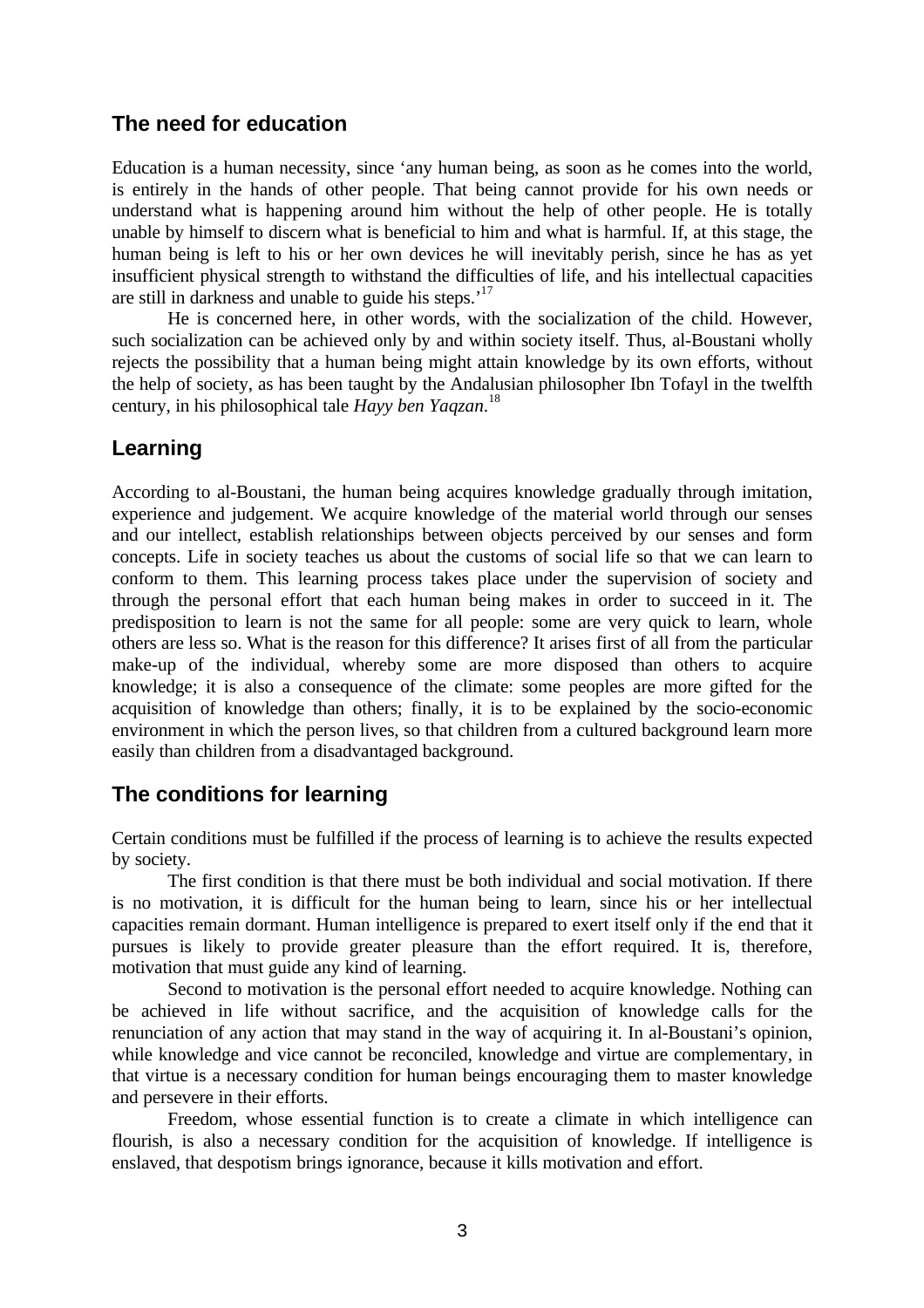#### **The content of education**

What should be learned? Al-Boustani did not define the content of education. On several occasions in his addresses and articles he exhorted his fellow citizens to learn all the 'different kinds of knowledge required by the spirit of the age'.<sup>19</sup> By this he meant all the accumulated knowledge available at that time. It was, moreover, in accordance with the same principles that he embarked on his project to compile an encyclopedia.

In the 'Discourse on the Education of Women', however, al-Boustani outlined the knowledge that women in particular should acquire. He claimed that women should know everything that would help them fulfil their social function with ease and make them worthy to take their place in a civilized society. Accordingly, he listed in order: religion, the mothertongue, reading, writing, the science of bringing up children, domestic science, geography, history and arithmetic.

The brief outline indicates that he saw the content of education as essentially functional: individuals must learn everything they need in order to function properly as members of society.

#### **The methods of learning**

Methods for facilitating learning are many. Al-Boustani lists the following:

*School*. Al-Boustani founded the 'National School' in order to show how this institution should be used for the acquisition of knowledge. In organizing it he drew on both his experience and his convictions, as we shall see.

*Talks and lectures* are among the 'major and best methods' of transmitting knowledge. In his opinion, they are most effective when organized on a regular basis by clubs or cultural associations.<sup>20</sup> El-Boustani himself often made use of this method through the scientific associations he founded between  $1847$  and  $1876$ ,<sup>21</sup> in his National School, where he called all the students together once a week in an assembly in order to give them advice and, finally, in the Evangelical Sunday School over which he presided for twenty years and where he preached every week.

*The information media*, such as national and foreign newspapers and specialized magazines, which help to acquaint readers with the most recent advances in the human sciences.

The last methods of learning consist of *travel* inside and outside the country and *correspondence* with scholars and research centres in order to keep abreast of the most recent discoveries and to request advice.

#### **Theory into action: the national school**

As we have already seen, al-Boustani's life abounded in projects whose aim was to broaden and deepen the knowledge of his fellow citizens, but his most fruitful project by far in the furtherance of this aim was the National School, founded in  $1863$ <sup>22</sup> What was the reason for this school, and why was it given this name?

Al-Boustani had personally witnessed the religious strife which occurred in Bar ash-Sham between 1840 and 1860 and which resulted in massacres among Christians, Druses and Muslims. Distressed by these events, which 'were scattering families, tearing the country apart and destroying it', in September 1860 he appealed to the citizens to 'bury their differences and to awake and unite for the common benefit of the nation'.<sup>23</sup>

This appeal was followed by ten more, all of which were intended to establish a national doctrine that would rescue his fellow citizens from religious fanaticism. Once his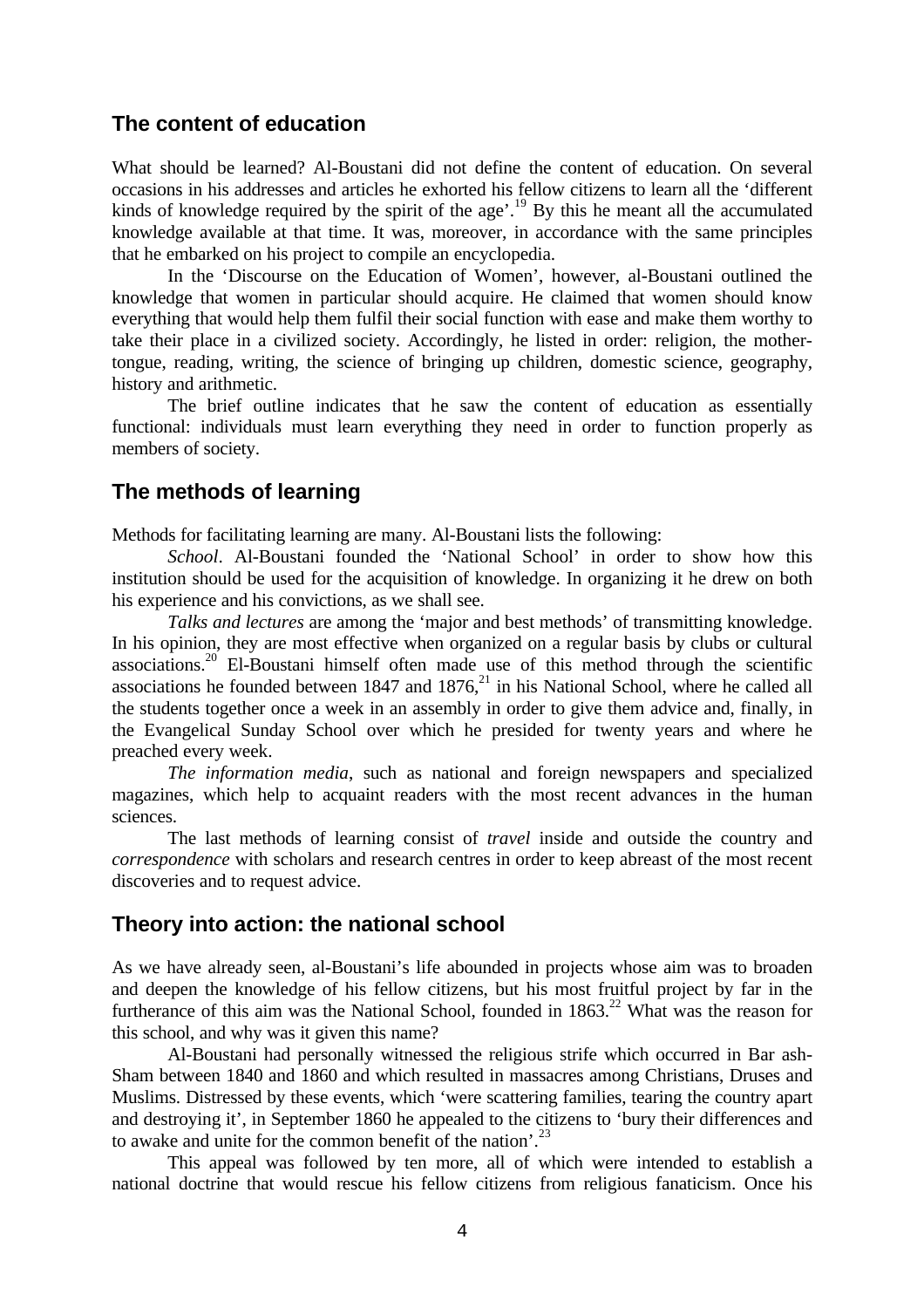appeals had been made, al-Boustani set himself the task of founding an institution which would embody his nationalist beliefs. In his opinion, education should be provided by the State, and should no longer be regarded as a duty of the Church towards the faithful, as had been decreed by the Maronite Synod meeting at Louaïré in 1736; it was necessary to separate Church and State. $24$  Education would thus become national and would no longer be denominational. He was convinced that a school provided the most fertile ground for 'sowing the seeds of union and love in young people whose souls are still pure. The seeds will grow with these young souls, and it is the nation that will reap the harvest'.<sup>25</sup> He gave his National School the following motto: 'Patriotism is a part of faith'. The school was based on national principles and was open to all without distinction of race or creed. It differed in this respect from the other schools of the day, which were mostly denominational and reserved almost exclusively for the believers of the community that ran them. There were, for example, Maronite schools, Greek Catholic schools, Greek Orthodox schools, etc., in addition to the schools of the foreign missions of the Latin, Anglo-Saxon and Slav countries which were mouthpieces of propaganda for their countries of origin.

In the midst of this educational chaos, al-Boustani described his own creation in these words:

The 'National School' is located in one of the best quarters of Beirut; its buildings are among the finest in the city and the situation is a healthy one. The school is surrounded by extensive grounds, planted with leafy trees which provide an agreeable setting for the students' daily lives. [...]

The languages taught are Arabic, Turkish, French, English, Latin, Greek and any other language if it is requested by at least six students. [...]

The school welcomes students from all religions and all races without distinction. It respects their beliefs and compels no one to embrace a religion other than that of his parents.<sup>26</sup>

This description emphasizes some aspects of the school, but omits others which are equally important and which are to be found in the school rules, drawn up by al-Boustani himself, and whose main points are as follows:<sup>27</sup>

The school is not a denominational school, but a national and secular school that admits students of different religions and races without distinction or discrimination.

The school recruits its teaching staff from among qualified candidates, taking no account of their religion, race or nationality.

Within the school, the students, teachers and head teacher of the school and his family are on an equal footing; they eat the same food together at the same table.

The number of students in each class must not exceed the capacities of the teacher.

The subjects taught at the school must be in accordance with the 'spirit of the age.'

The school is universal in character and, as a rule, teaches any known language if requested by at least six students; but it pays special attention to the Arabic language, since this is the language of the country and since the success of the students in any field depends on it.

The school must enjoy complete independence.

These regulations highlight four of al-Boustani's key ideas:

- 1. Secularism: the school is no longer denominational, but secular, based on national principles accessible to all citizens, whether they be students or teachers.
- 2. Equality among all those belonging to the school: students, teachers and the head teacher enjoy the same rights and have the same obligations.
- 3. Freedom is essential in the quest for learning.

4. The teaching curriculum must answer the real needs of the country.

Commenting on the Rules, Youssef K. Khoury wrote:

Al-Boustani wished his school to be entirely national in character, so that the students attending it would not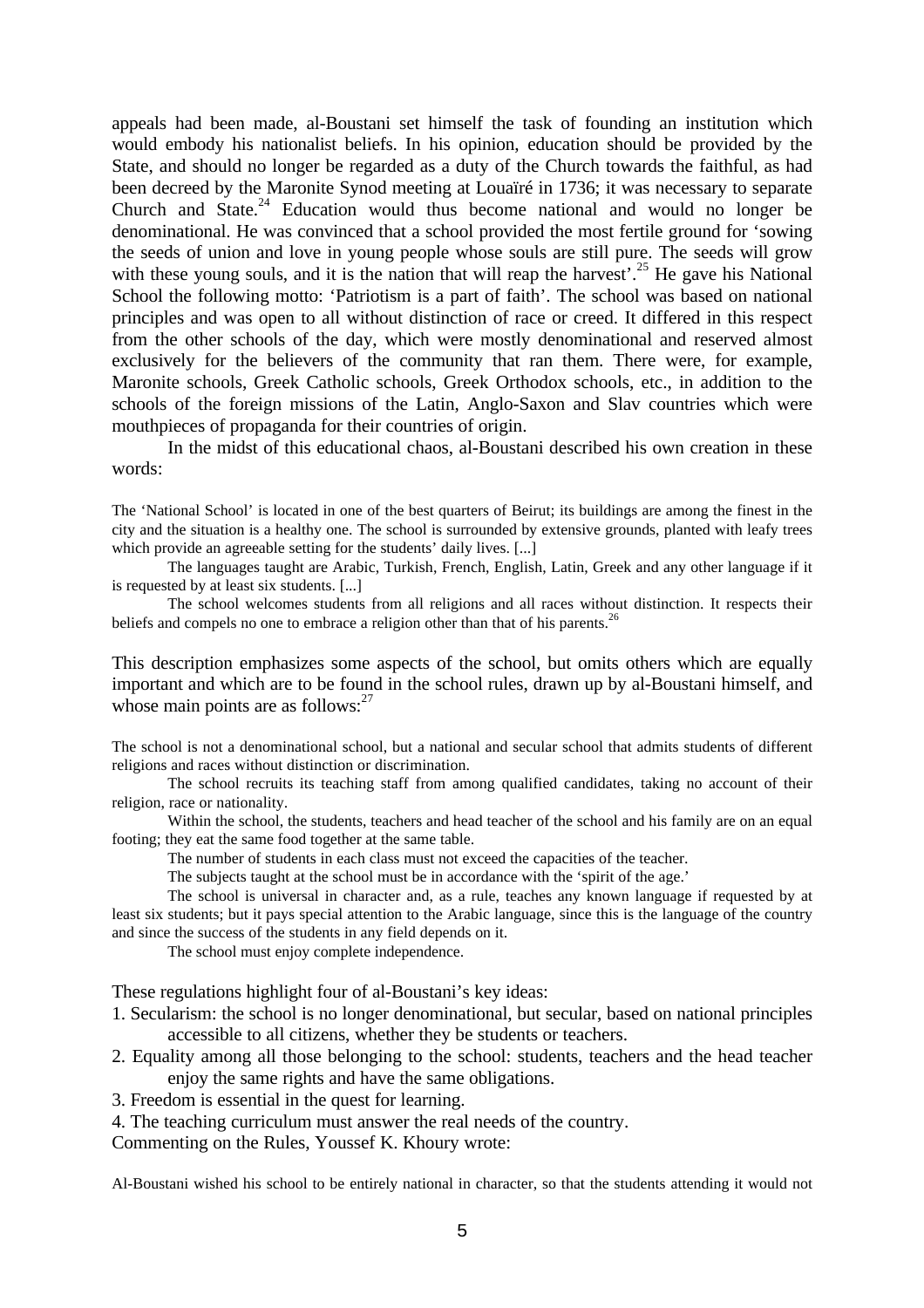feel like foreigners in their own country and so that they would benefit from the teaching which they received at school. Moreover, al-Boustani made a great effort to cultivate patriotism in the hearts of his students so that they would be loyal to their country and willing to sacrifice themselves for it if need be.<sup>2</sup>

Al-Boustani kept to these rules throughout the period when his school was in operation, from 1863 to 1878. The school was indeed attended by pupils of different religions, races and nationalities. Besides the languages mentioned above, teaching was provided in the various fields of knowledge then known, such as arithmetic, geometry, history, geography, commerce, civil law, Islamic law, the physical sciences and medicine.<sup>29</sup> The school textbooks were compiled by al-Boustani himself or by the teachers. These textbooks were outstanding for their simplicity and clarity. In addition, al-Boustani gathered the students together once a week in an assembly for a debate on the subjects studied in the school or for guidance on matters of national and social importance.

According to evidence from many sources, the school was a great success and was respected by many important people of the day, for three main reasons:

- 1. Al-Boustani wanted those attending his school to be a cross-section of the nation. The pupils, in spite of their different religious and educational backgrounds, were to be brothers belonging to a single nation. The differences between them would have no influence on their studies nor on their life in society, since they would be the élite of the nation.
- 2. His qualified staff, including the earliest pioneers of the renaissance, enjoyed great prestige among the population.
- 3. Finally, the content of the curriculum was directly geared to the real needs of society.

The originality of the National School resided in the fact that it was the only school to be based on a national doctrine with secular principles at a time when religious and foreign schools (from the Latin, Anglo-Saxon and Slav countries) were being set up in the country and corrupting young people's minds with their frank propaganda. It had a major impact on the education system in Lebanon, since it provided a model for a number of national schools that were founded to counteract the religious and foreign schools.

Also worthy of our attention today are the various pedagogical standards which were set out in the rules and which are still valid: staff/student ratios; equality between the teaching staff and the students with a view to creating a family atmosphere in the school; planning of curricula in accordance with the real needs of society.

The significance of al-Boustani's educational theories is that they continue to be a source of inspiration for the Lebanon and for all the people's of the Arab Middle East. A century after his death, which occurred in 1883, the peoples of this region, and especially the Lebanese people, feel that they could have avoided or overcome many of the problems with which they have been beset since the 1950s if they had remained faithful to al-Boustani's ideals. Whenever national reform is mentioned, al-Boustani's educational theories come to mind. As al-Boustani himself frequently repeated in his speeches and writings, any national reform necessarily includes educational reform: education is the light that shines into people's minds, chasing away the shadows of ignorance, the source of so many evils still afflicting us today.

#### **Notes**

1. *Khalil Abou Rjaili (Lebanon).* Adviser on educational planning to the Ministry of National Educationof Lebanon; director of socio-ecnomic research at the Lebanese Institute for Economic and Social Development; former professor in the Department of Educational Sciences of the University of St. Joseph (1978-1988). Author of: *L'ecole subventionnée au Liban: origines, structure et rôle* [The Subsidized School in Lebanon: Origins, Structure, and Role]; *Social Background and School Success in Lebanon*;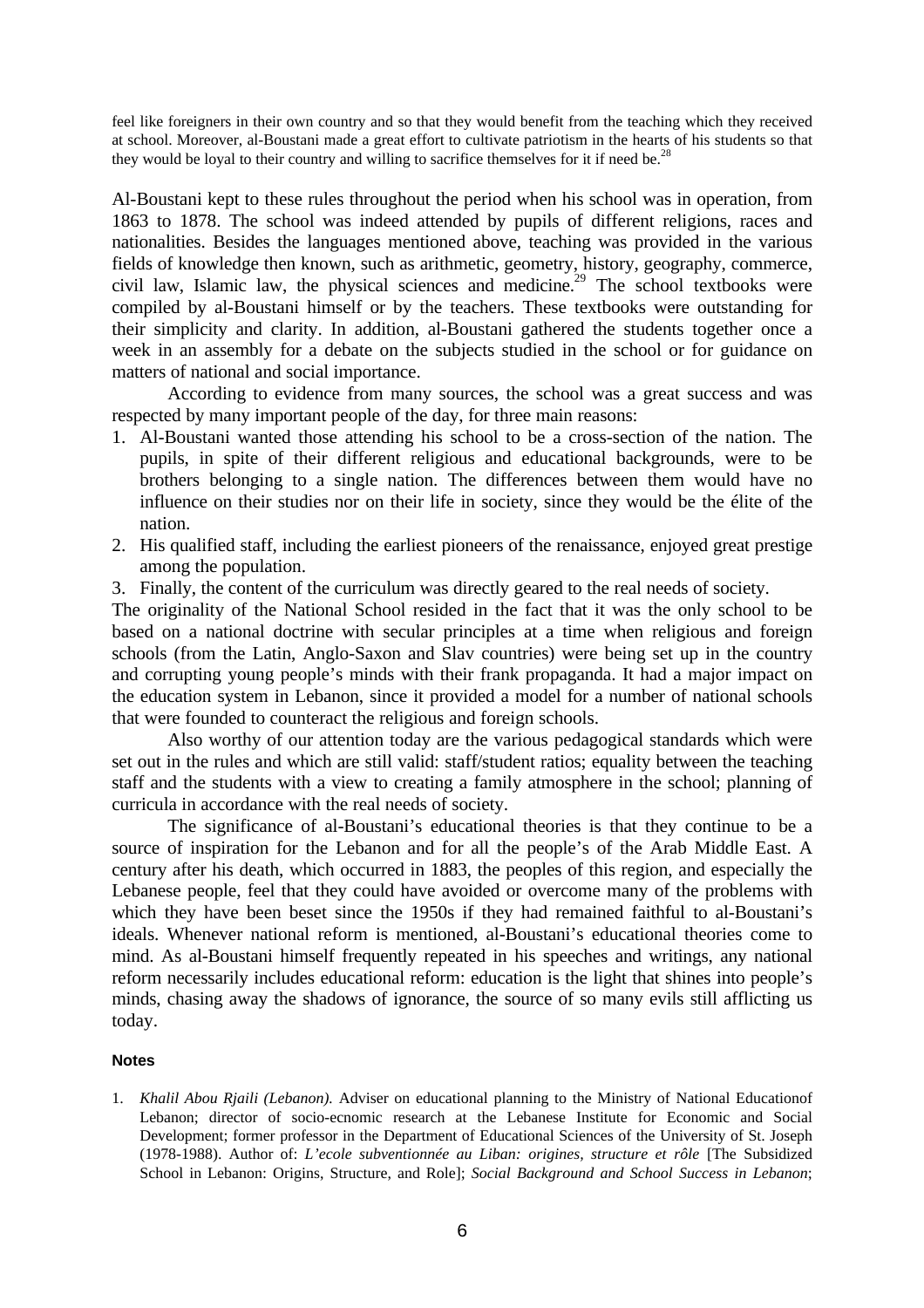*Education in Lebanon: Realities and Hardships*; *Appraisal of the Lebanese Wars* (in Arabic).

- 2. These included the wars of Al-Jazzar, the Pasha of Acre, at the beginning of the century; the military expedition of Mohamad 'Ali, Governor of Egypt (1830-40); the massacre of Christians by Druses and Muslims (1840 and 1860); the peasant revolt at Kisrawan, led by Tanios Shahin (1858).
- 3. Al-Boustani was born in the village of Dibbiyya in the Shuf, in January 1819. He received his primary education in the village school, where he attracted the attention of his teacher, Father Mikhail al-Boustani, by his keen intelligence. The latter recommended him to the Bishop of Sidon and Bayt ad-Din, 'Abdullah al-Boustani, who sent him at the age of 11 to the school at 'Ayn Warqa, the most famous school of that period, to continue his studies there. He spent ten years there and learned several foreign languages, including French, Italian and English. In Beirut he came into contact with the American Protestant missionaries with whom he worked closely until his death in May 1883. In the social, national and political spheres, he founded associations with a view to forming a national élite and launched a series of appeals for unity in his magazine *Nafir Suriya*. In the educational field, he initially taught in the schools of the Protestant missionaries at 'Ubey before founding his own National School on secular principles. At the same time, he compiled and published several school textbooks and dictionaries. In the cultural and scientific fields, he published a fortnightly review, two daily newspapers and an encyclopedia, the first in Arabic, although it remained unfinished. In addition to these activities, he began work, together with Ali Smith of the American Mission, on a translation of the Bible, which also remained unfinished.
- 4. See, for example, the following publications in Arabic: Fouad Ephrem al-Boustani, [The Master Boutros al-Boustani], Beirut, Institut des Lettres Orientales, 1950 (Série Al-Rawai'); Michaïl Sawaya, [The Master Boutros al-Boustani], Beirut, Publications de la librairie al-Boustani, 1963; Jean Daï, [The Master Boutros al-Boustani], Beirut, Publications de la Revue Fikr, 1981; Youssef K. El-Khoury, [The Master Boutros al-Boustani], an unpublished Ph.D. thesis, submitted to the American University of Beirut.
- 5. This was the precept of all the writers of the Renaissance, quoted by Z.K. Lyvine, [Modern Social and Political Thought in Lebanon, Syria and Egypt], Beirut, Dar ibn Khaldun, 1978, p. 78. [In Arabic]
- 6. Michaïl Sawaya, op. cit., p. 78
- 7. Loutsky, [Modern History of the Arab Countries], 8th ed., Beirut, 1985, p. 167. [In Arabic]
- 8. Z.K. Lyvine, op. cit., p. 13.
- 9. Michaïl Sawaya, op. cit., p. 33.
- 10. Boutros el-Boust\_ny, *Nafir Suriya*, no. 1, 29 October 1860.
- 11. Ibid., no. 9, 14 January 1861.
- 12. Ibid.
- 13. These views are expressed in the articles in *Al-Jinan*, a review founded by al-Boustani on 1 January 1870. The analysis of the content of this magazine is by L. Zulundig, quoted by Z.K. Lyvine, op. cit., p. 69-70.
- 14. See Boutros al-Boustani, [Discourse on the education of women], 14 December 1849, in *Actes de l'Association syrienne*, Beirut, 1852.
- 15. See Boutros al-Boustani, [Discourse on science among the Arabs (Introduction)], 15 February 1859.
- 16. Boutros al-Boustani, [Discourse on the education of women], op. cit.
- 17. Ibid.
- 18. Ibn Tofayl (1100-85), an Arab scholar from Andalusia, born in the province of Granada (Spain), who died in Marrakech (Morocco). He devoted his life to medicine, mathematics, philosophy and poetry. Among his philosophical works is the philosophical tale *Hayy ben Yaqzan*, in which Ibn Tofayl attempts to reconcile philosophy with religion. Hayy, alone on a desert island, manages by his own efforts and through his own intellectual capabilities to acquire all knowledge.
- 19. Boutros al-Boustani, [Discourse on Society and a Comparison of Arab and Foreign Customs], Beirut, Imprimerie Al-Ma'arif, 1869. [In Arabic]
- 20. Boutros al-Boustani, [Discourse on science among the Arabs], op. cit.
- 21. Al-Boustani helped to found three scientific associations: the Syrian Association (1847-52); the Syrian Scientific Association (1868); and the Secret Association (1875). He was their true 'spiritual father', who directed their activities towards national ends: the independence of the country, free speech, the opening of schools, etc. It was to these associations that he delivered addresses, notably on the education of women (1849) and on science among the Arabs (1859).
- 22. See Fouad Ephrem al-Boustani, *The Master Boutros al-Boustani*, 2nd ed., Beirut, 1952, p. 75. (Série Al Rawai' series, no. 22)
- 23. Boutros al-Boustani, *Nafir Suriya*, op. cit., no. 1, 29 September 1860.
- 24. Ibid., no. 10, 22 February 1861.
- 25. Cf. Fouad Ephrem al-Boustani, op. cit., p. 76.